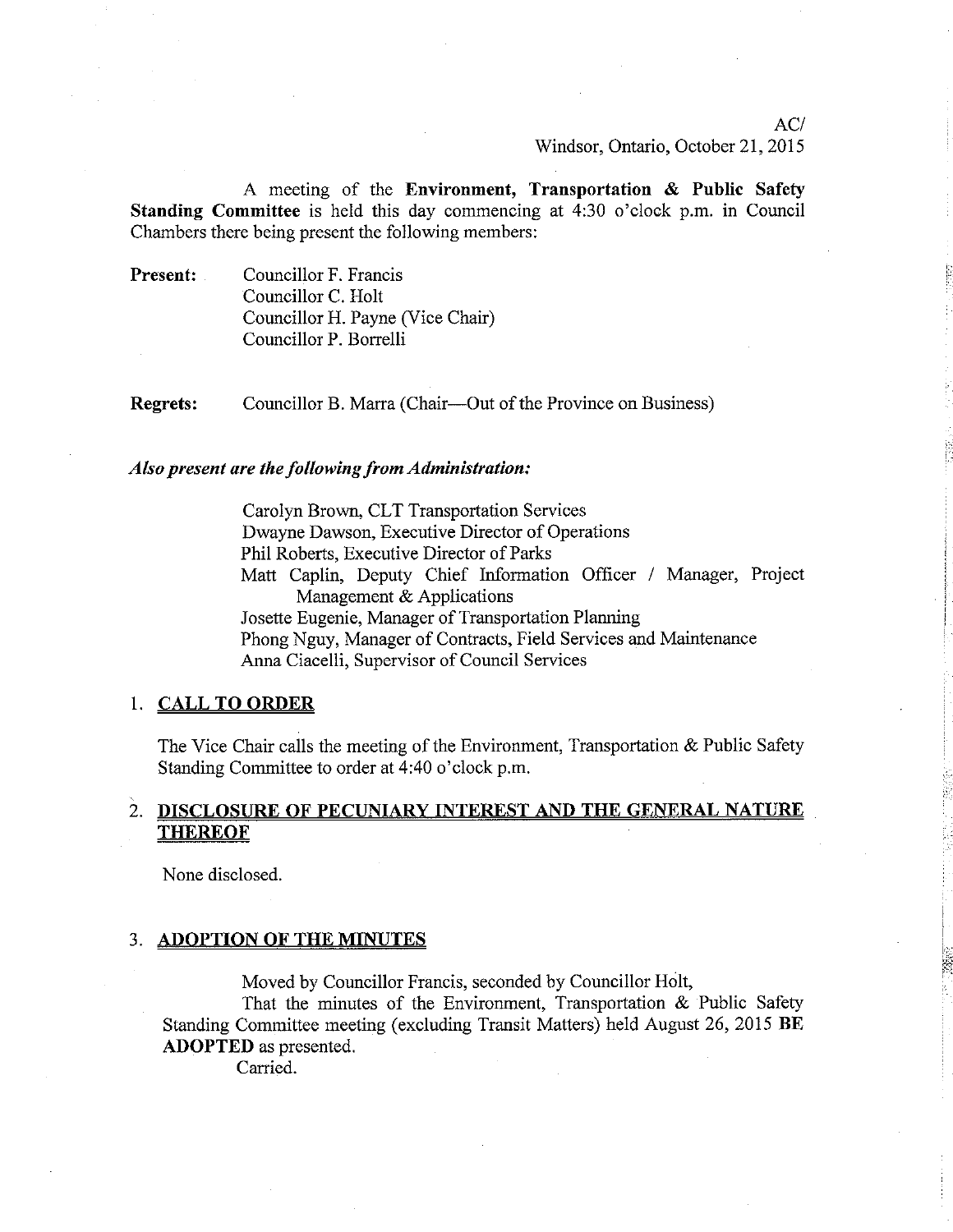#### 4. REOUEST FOR DEFERRALS, REFERRALS OR WITHDRAWALS

None requested.

## 5. <u>COMMUNICATIONS</u>

None.

### 6. PRESENTATIONS AND DELEGATIONS

# Item 3 CQ35-2015-Review designating City owned property within the Little River corridor as a park

### Tom Henderson, Chair. Public Advisorv Council. Detroit River Canadian Cleanup

Tom Henderson, Chair, Public Advisory Council Detroit River Canadian Cleanup, appears before the Environment, Transportation & Public Safety Standing Committee regarding the report of the City Engineer dated September 30, 2015, entitled "CQ32-2015-Review designating City owned property within the Little River corridor as a park" and provides a brief history of the area in addition to a summary of the restoration and clean up efforts in the Little River area. He also outlines some issues that have arisen including fire pits and ATV use and concludes by suggesting that designation of this area would be a benefit to the City.

Councillor Holt inquires whether this property could be connected to the Greenway in the future and the distance to the Greenway. Phil Roberts, Executive Director of Parks appears before the Environment, Transportation & Public Safety Standing Committee and indicates that the Greenway is quite a distance from this area, but linkages with the Environmental Assessment of the Lauzon Parkway area, the Airport woodlots including the upper Little River storm water study that is occurring and strategizing with these projects will eventually get linkages to the Chrysler Greenway.

Councillor Francis inquires about other issues that may affect the outcome of this proposed designation. Phil Roberts indicates that any further enhancements should involve the airport. Other issues include use of fire pits and illegal ATV usage, but if the area is designated as a park some signage and other factors will come into play including by-law and Windsor Police, in terms of enforcement.

Councillor Holt inquires about the naming policy that was attached as an Appendix to the report. Administration has been discussing names for the area and outline some details in terms of the process involved in naming a park. Suggestions come from many areas, including administration, when a list is compiled, Council would make the final decision on the name.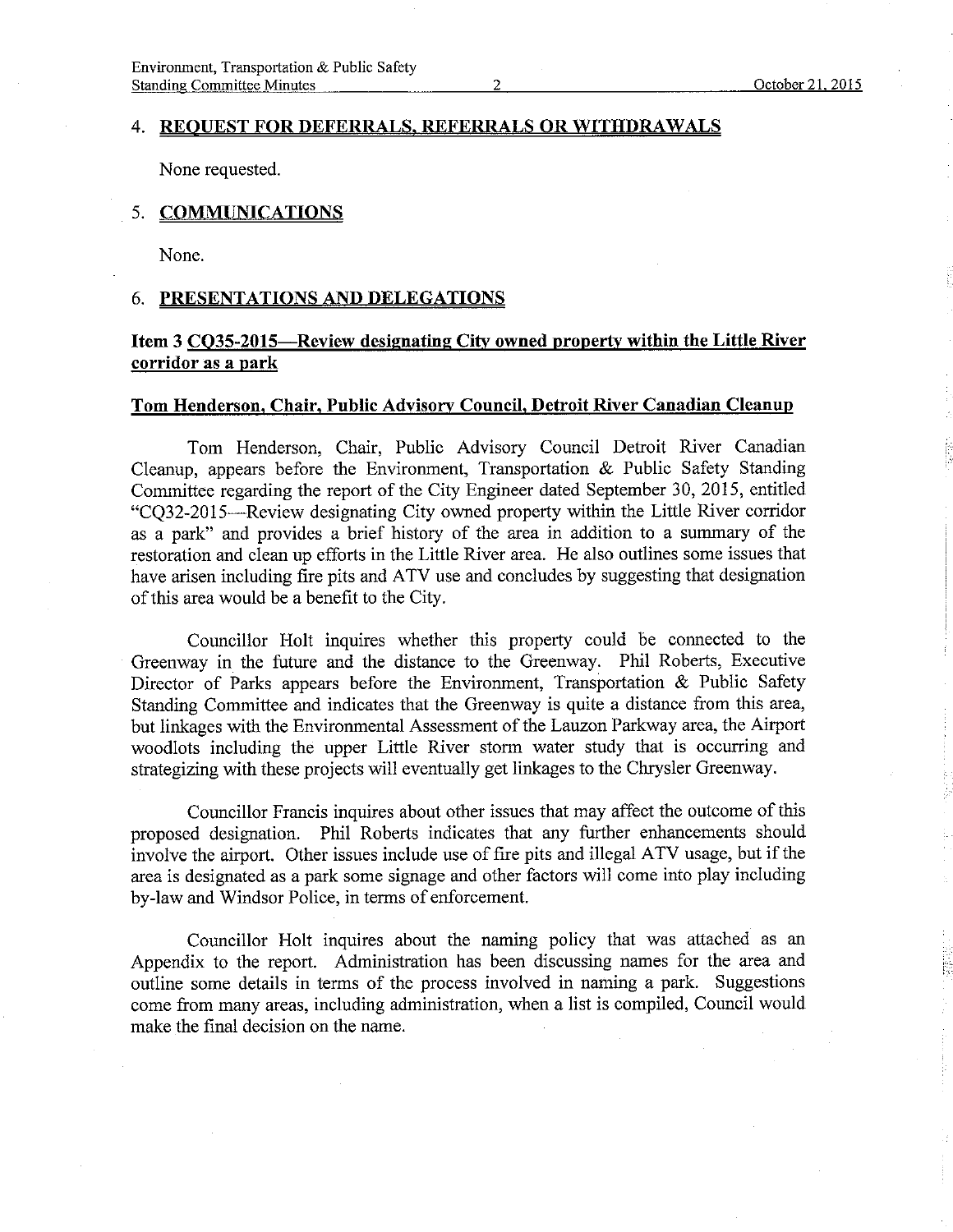Moved by Councillor Francis, seconded by Councillor Borrelli,

That the report of the City Engineer dated August 14, 2015 entitled "CQ35-2015 - Review designating City owned property within the Little River corridor as a park" be RECEIVED FOR INFORMATION. Carried.

### Livelink17911 ST2015

Councillor Payne comments on the beauty of the area and the importance of the designation of the area so that it can be recognized as a park and the residents can enjoy this natural area.

# Report No. 61 of the Windsor Bicycling Committee (improvements to cycling and pedestrian pavement markings)

### Christopher Waters, Chair Windsor Bicycling Committee

Christopher Waters, Chair Windsor Bicycling Committee appears before the Environment, Transportation & Public Safety Standing Committee regarding Report No. 61 of the Windsor Bicycling Committee (improvements to cycling and pedestrian pavement markings) and indicates that the markings are faded and urges the committee to consider using best practices from other areas to potentially enhance durability of the paint used in the markings. Types of markings that are used in other areas are also outlined.

Councillor Francis requests explanation of the process currently used for markings currently in the City of Windsor. Dwayne Dawson, Executive Director appears before the Environment, Transportation & Public Safety Standing Committee and provides clarification regarding the process used for Pavement Markings. Ontario Traffic Marking guidelines are used. Councillor Francis inquires about the longevity of the markings. Mr. Dawson indicates the markings are painted yearly. There are other choices for paint which would require resources not currently included in budget amounts.

Councillor Holt inquires about the standards that are currently being used. Josette Eugenie, Manager of Transportation Planning appears before the Environment, Transportation & Public Safety Standing Committee and indicates the standards that are used are to ensure uniformity in the Province in an effort to keep all markings uniform across the Province. Cyclists from other communities coming to Windsor will be able to follow the standards. Ms. Eugenie indicates that other communities are using other markings that might confuse people and result in non consistency among the Province. Education to the public regarding the use of standard guidelines might be more beneficial than actually changing the signs that have been suggested. The standards are put in place to minimize risk.

Councillor Holt inquires about the different colours used for bike lanes. Administration indicates that the colours are possible but the current budget doesn't allow for it. Standard colours are currently in place.

Moved by Counciilor Francis, seconded by Councillor Borrelli,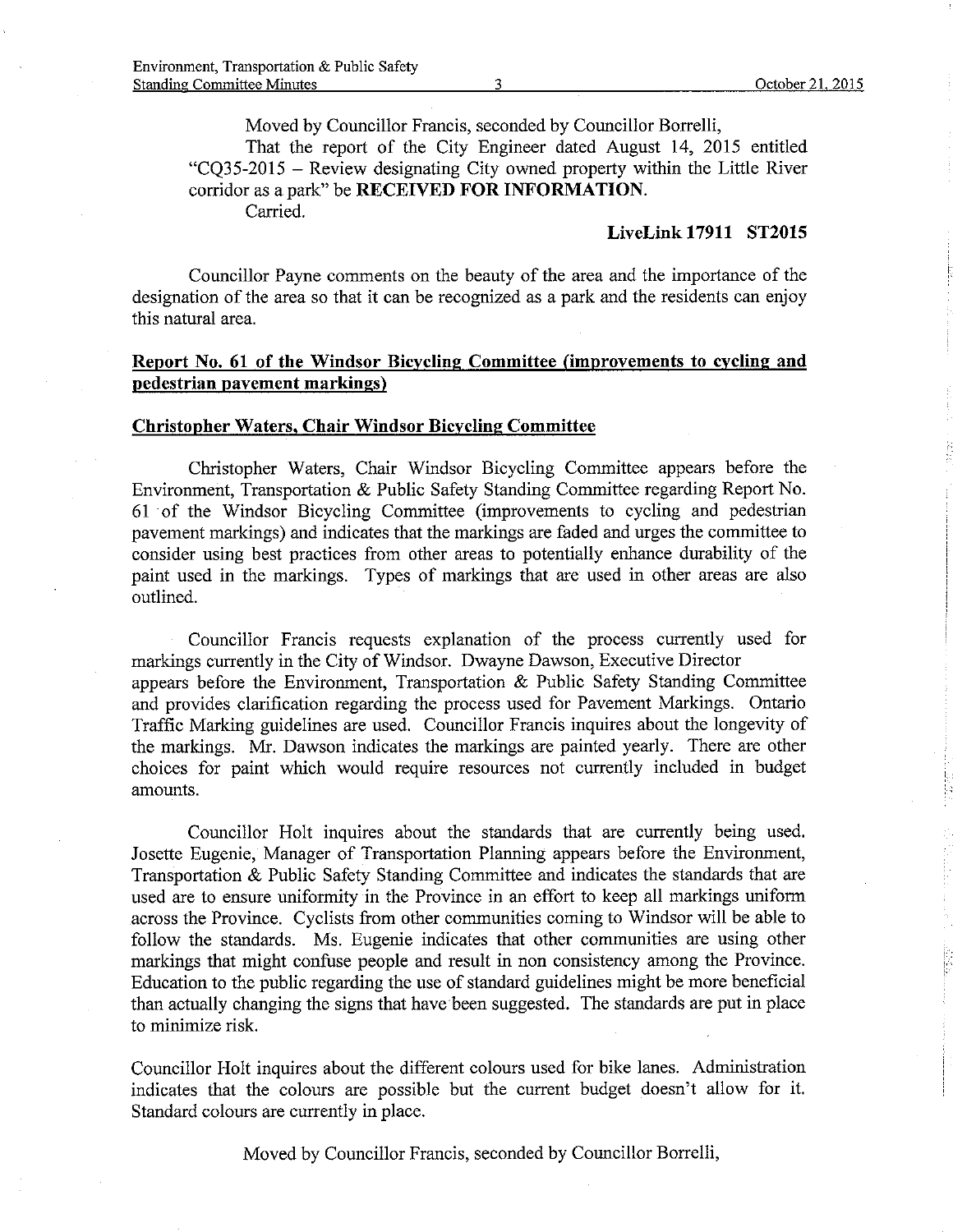That Report No. 61 of the Windsor Bicycling Committee (Improvements to Cycling and Pedestrian Pavement Markings) BE RECEIVED for information. Carried.

# Report No. 62 of the Windsor Bicycling Committee (comprehensive cvcling enforcement strategy)

### Christopher Waters. Chair Windsor Bicyclins Committee

Christopher Waters, Chair Windsor Bicycling Committee appears before the Environment, Transportation & Public Safety Standing Committee regarding Report No. 61 of the V/indsor Bicycling Committee (comprehensive cycling enforcement strategy) and thanks Windsor Police for current enforcement although he indicates that there is new legislation that should be more strictly enforced and encourages the committee to adopt the request of the Windsor Bicycling Committee.

Councillor Borelli inquires as to Windsor Police Services already enforcing the new legislation that exists. Administration indicates that Windsor Poiice Services are currently involved in education programs and enforcement is already in p1ace.

Counciilor Francis concurs that he believes some of these education and enforcement programs are already in place.

Moved by Councillor Francis, seconded by Councillor Borrelli,

That Report No. 62 of the Windsor Bicycling Committee (Comprehensive Cycling Enforcement Strategy) BE RECEIVED for information; and that Windsor Police **BE REQUESTED** to meet with the Windsor Bicycling Committee to provide information on education and enforcement programs currently in place.

Carried.

#### 7. COMMITTEE MATTERS

## Minutes of the Essex-Windsor Solid Waste Authority Regular Board Meeting held Julv 7.2015

Moved by Councillo¡ Francis, seconded by Councillor Holt, That the minutes of the Essex-Windsor Solid Waste Authority meeting held July 7, 2015 BE RECEIVED for information. Carried.

## Report No. 60 of the Windsor Bicycling Committee (Active Transportation facilities on Cabana Road)

Councillo¡ Francis seeks clarification procedurally regarding the request by the Windsor Bicycling committee. Councillor Payne clarifies the issue of Cabana Road and indicates the decision on Cabana Road stands until Council provides fufther clarification,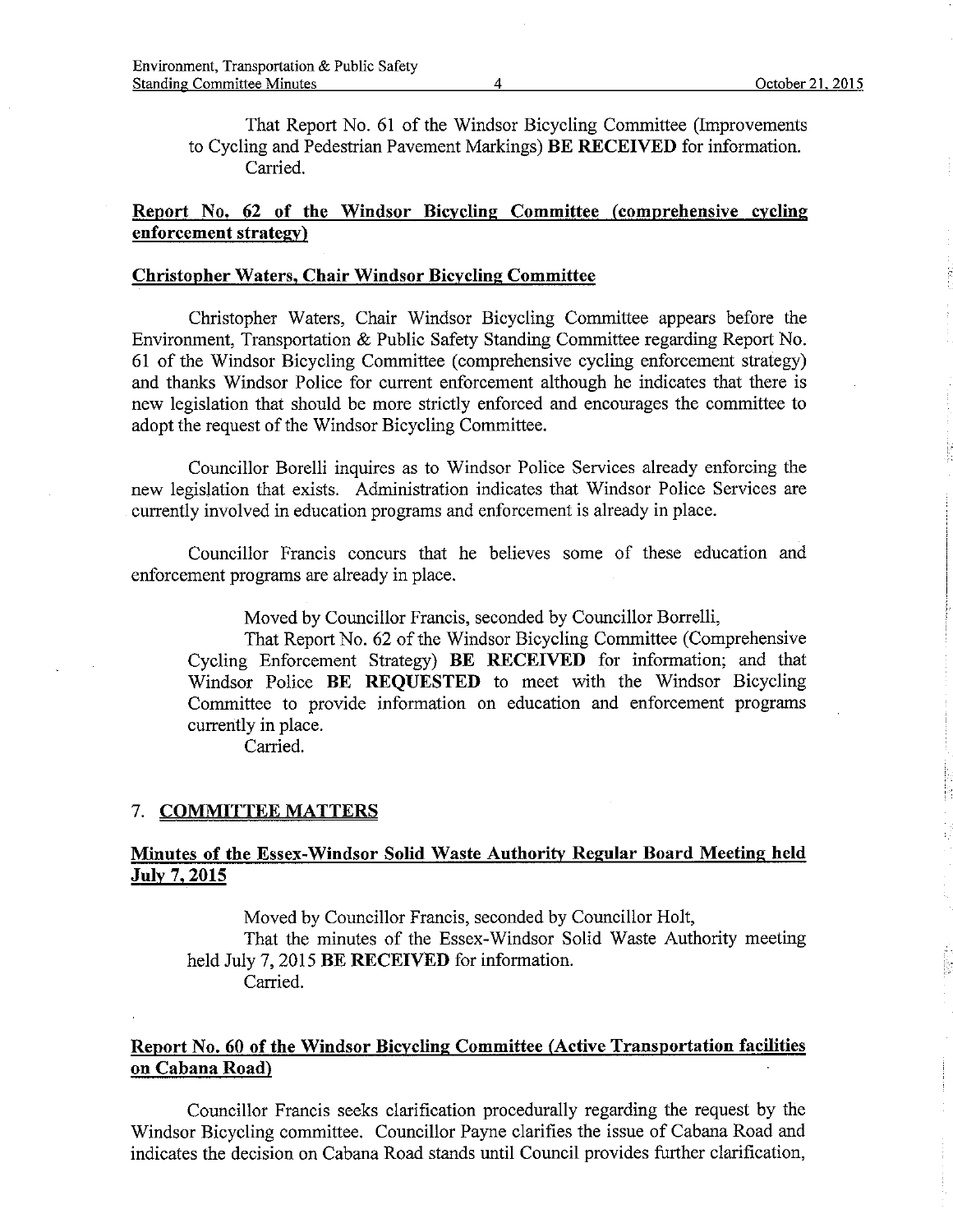as a result the Windsor Bicycling Committee report should be referred to Council at the time an administrative report is being considered.

Moved by Councillor Francis, seconded by Councillor Borrelli,

That Report No. 60 of the Windsor Bicycling Committee (Active Transportation Facilities on Cabana Road) BE REFERRED to Council in conjunction with the administrative report being considered for decision. Carried.

### Minutes of the Committee of Revision meeting held July 30, 2015

Moved by Councillor Francis, seconded by Councillor Borrelli, That the minutes of the Committee of Revision meeting held July 30,2015 BE RECEIVED for information. Carried.

#### Minutes of the Windsor Bicycling Committee Meeting held August 12, 2015

Councillor Holt requests that Windsor Police Services utilize their bicycle registration database to work with a¡ea businesses to utilize the database. Councillor Payne encourages Councillor Holt to ask a Council Question at a future Council Meeting.

Moved by Councillor Francis, seconded by Councillor Borreili, That the minutes of the Windsor Bicycling Committee meeting held August 12, 2015 BE RECEIVED for information. Carried.

## Minutes of the Windsor Essex County Environment Committee meeting held July 30,2015

Moved by Councillor Francis, seconded by Councillor Borrelli, That the minutes of the Windsor Essex County Environment Committee meeting held July 30, 2015 BE RECEIVED for information. Carried.

### Report No. 92 of the Windsor Essex County Environment Committee (Ontario's Urban Forests Call to Action-Green Infrastructure Ontario Coalition)

Councillor Francis inquires whether this wording should be vetted through iegal or other administrative departments. Administration clarifies the request and advises that his opinion would be no.

Moved by Councillor Francis, seconded by Councillor Holt, That Report No. 92 of the Windsor Essex County Environment Committee (Ontario's Urban Forests Call to Action - Green Infrastructure Ontario Coalition) BE APPROVED.

Carried.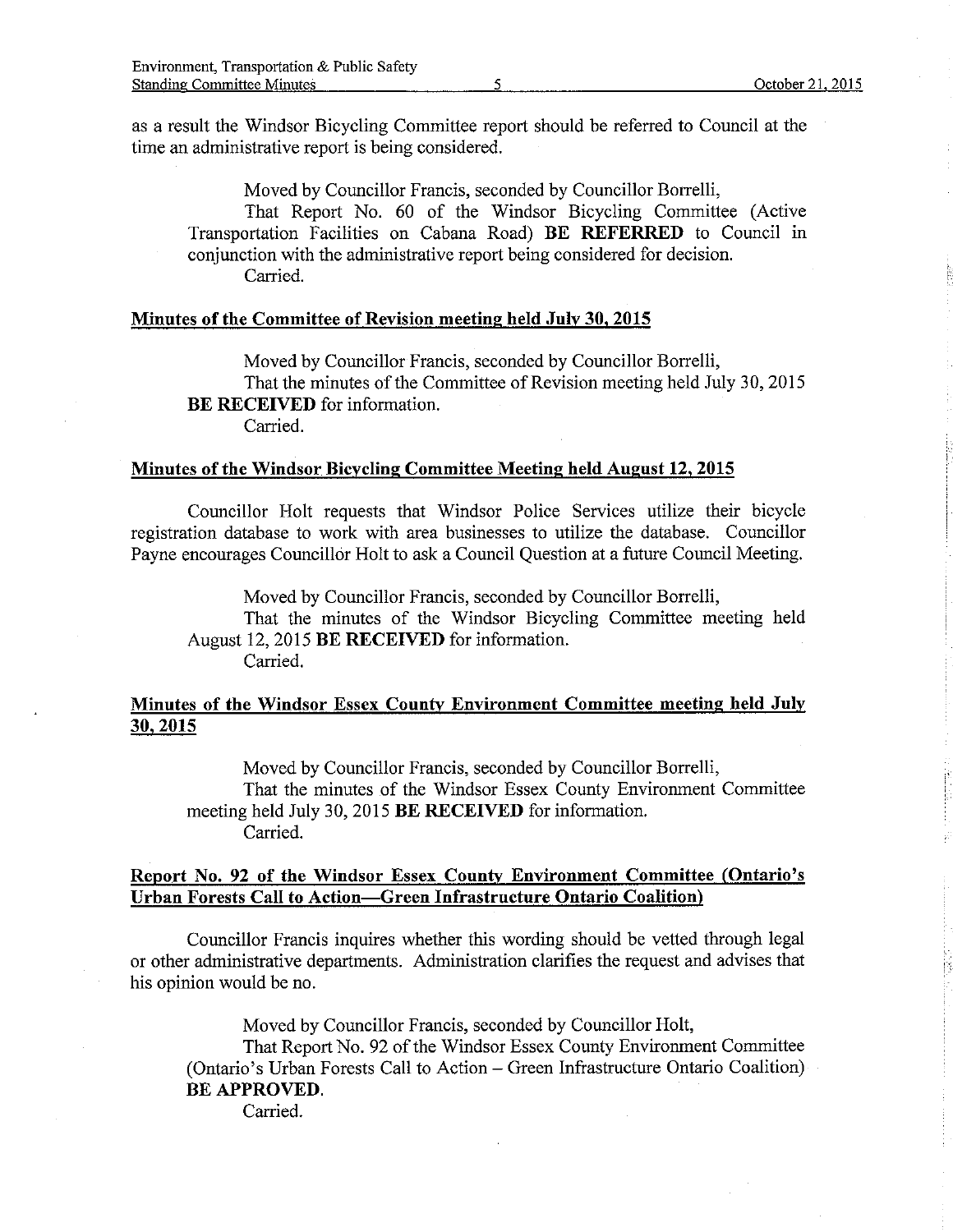### Minutes of the Windsor Licensing Commission meeting held August 26, 2015

Moved by Councillor Francis, seconded by Councillor Borrelli, That the minutes of the Windsor Licensing Commission meetìng held August 26, 2015 BE RECEIVED for information. Carried.

#### 8. ADMINISTRATIVE ITEMS

## Item 1 CQ1-2014: Ability to put GPS data for Snow Removal & Street Cleaning equipment on-line for the Public to View

Councillor Francis inquires whether the question could be answered without considering any of the options in the report. Administration indicates that all of the options would allow for the question to be answered, although the current budget would not allow this to happen. The current system is eight years old, and requires update to achieve the results as requested. Matt Caplin, Deputy Chief Information Officer / Manager, Project Management & Applications appears before the Environment, Transportation & Public Safety Standing Committee and indicates that the issue should be addressed globally across the Corporation and cites Windsor Police is vetting certain systems that might work for the Cities issues, and these options are being considered for a global strategy. Option 4 would be Administration's preferred option.

Moved by Councillor Francis, seconded by Councillor Holt,

That the report of the City Engineer dated September 30, 2015 entitled "CQ1-2014: Ability to put GPS dafa fot Snow Removal & Street Cleaning equipment on-line for the Public to View" BE RECEIVED for information. Carried.

### Livelink 17662 SW2015

#### Item 2 CQ25-2014: Overnight Shunting/Loading of Vehicles

Councillor Francis inquires whether a response to the letter has been received. Administration indicates a response has not yet been received.

Moved by Councillor Francis, seconded by Councillor Holt,

That the report of the City Engineer dated September 18, 2015 entitled "CQ25-2014: Ovemight Shunting/Loading of Vehicles" BE RECEIVED for information.

Carried.

#### Livelink 17761 ST20l5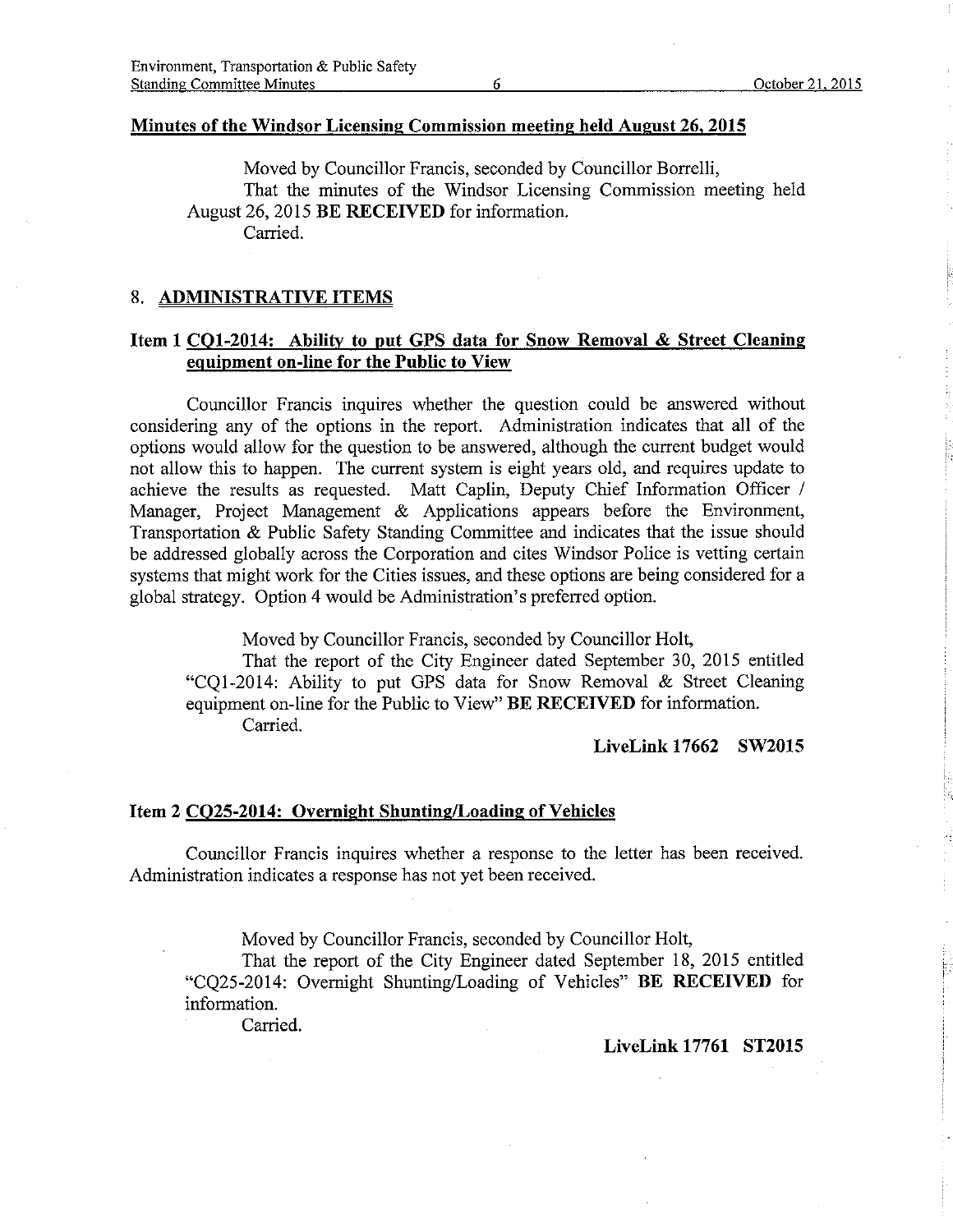## Item 4 Additional Information for Report No. 291 of the Environment. Transportation & Public Safety Standing Committee (Parking Control **Changes Policy**)

Councillor Francis inquires about the information requested. Administration indicates that it would be a large volume of information and additional resowces would be required to gather this information. Councillor Francis requests that the differences between the current policy and the proposed policy be outlined. Administrafion indicates that the current petition percentage of  $60\%$  remains unchanged. In the new policy the procedures are being formalized and are being identified in greater detail including dimensions.

Moved by Councillor Francis, seconded by Councillor Holt,

That the following recommendations contained in the report of the City Engineer dated October 2,2015 entitled "Additional Information for Report No. 291 of the Environment, Transportation & Public Safety Standing Committee (Parking Control Changes Policy)" BE NOT APPROVED:

A. That the report Additional Information for Report No. 291 of the Environment, Transportation and Public Safety Standing Committee (Parking Control Changes Policy) BE RECEIVED for information.

B. That ihe recommendations of Administration report Parking Control Changes Policy (Live Link No. 17808), BE ADOPTED:

a. THAT the current Parking Control Changes Policy (Council Resolution M10-87), provided as Appendix B [to the basis report], BE RESCINDED;

b. THAT the proposed Parking Control Changes Policy, provided as Appendix C [to the basis report], BE ADOPTED;

c. TFIAT the City Planner BE DIRECTED to prepare an attachment to the proposed Parking Control Changes Policy listing the subdivisions that have not yet been constructed but for which there are approved subdivision agreements; and,

d. THAT the Development Manual BE REVIEWED in conjunction with the proposed Parking Control Changes Policy and amended as appropriate. Carried.

Livelink 17978 ST2015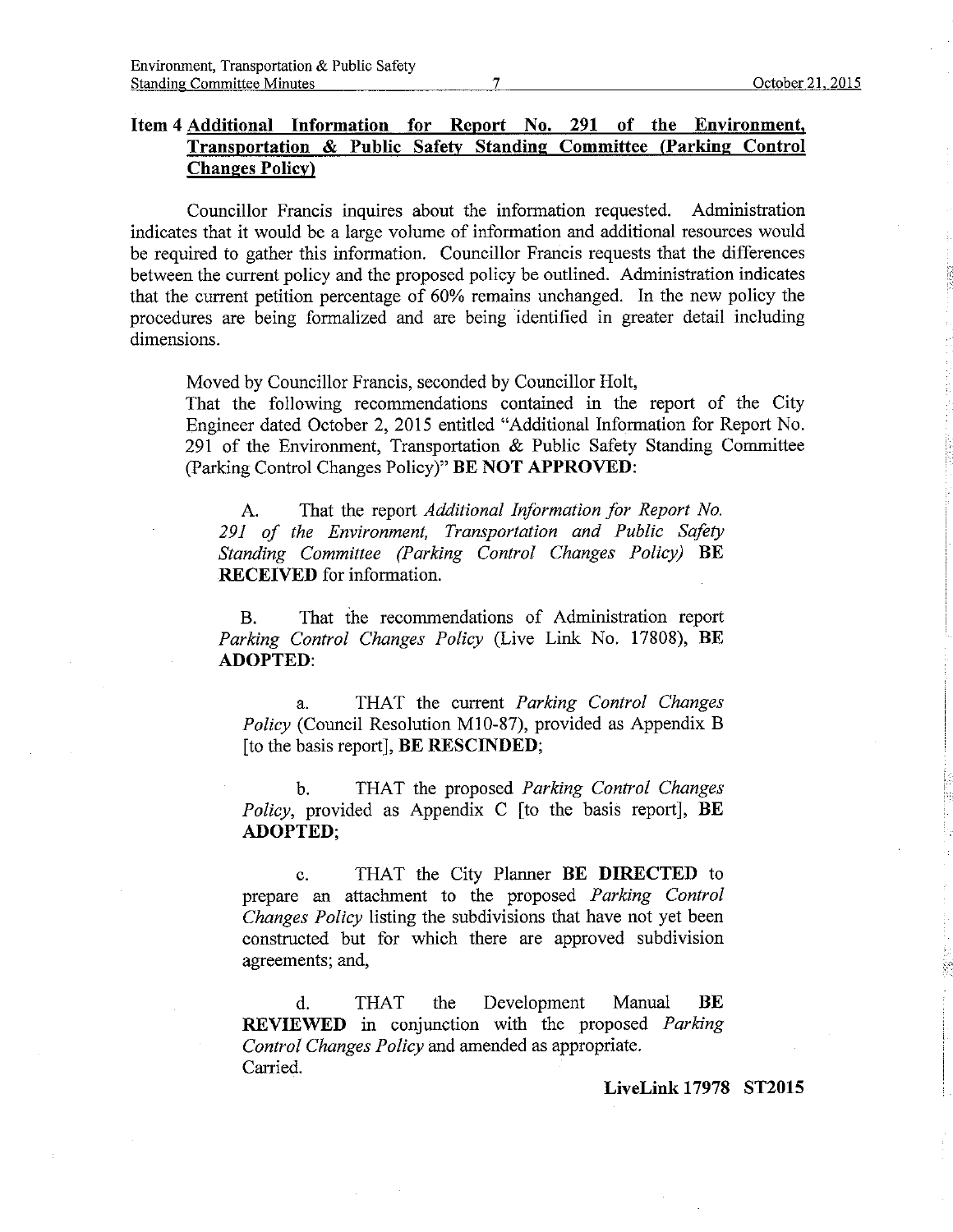## Item 5 Response regardinq the scheduled Environmental Master Plan review and update

Councillor Francis inquires whether the internet sales portion has been negotiated into the new agreement. Carolyn Brown, CLT Transportation Services appears before the Environment, Transportation & Public Safety Standing Committee and indicates that the intemet sales portion has been taken into consideration.

Moved by Councillor Francis, seconded by Councillor Holt,

- I That the Environment, Transportation & Public Safety Standing Committee and the Transit Windsor Board of Directors APPROVE the report regarding the current agreement between Transit Windsor and Greyhound Canada to BE AMENDED TO reflect an arurual flat fee instead of commissions for Greyhound Canada ticket sales at the Windsor Intemational Transit Terminal; and to add as new provisions, the maintenance and servicing of the Greyhound buses and the provision of parcel pick-up service at the Transit Centre on North Service Road East.<br>That the Corporate Leader of Transportation Services I
- II. That the Corporate Leader of Transportation Services BE AUTHORIZED to sign the resulting contract with Greyhound Canada, satisfactory in technical content to the Executive Director of Transit Windsor, in legal form to the City Solicitor, and in financial content to the City Treasurer and the Chief Administrative Officer. Carried.

#### Livelink 17979 MT20I5

## Item 6 CQ24-2015-Christ the King School Area Concerns-Grand Marais Road West at Dominion Boulevard

Councillor Borrelli inquires whether any further comments or communication has been provided by the school. Administration indicates that they haven't received any further correspondence from the school. Councillor Borelli inquires about the School area policy that is being developed and requests further information. Administration indicates a consultant is working on developing the School Area Policy and it will be brought to Council in the future. The Central Box Environmental Assessment will speak to potential changes to intersections, not specifically school related and that the School Area Policy wili be more focused on school concems. A crossing guard was put in piace at the Longfellow location on a temporary basis, but the results weren't favourable, the results were more counterproductive. Councillor Borelli inquires as to how suggestions cited in the report can be promoted and forwarded to the general public. Administration indicates school boards would suggest these options to their patrons. The report has been provided to the school principal for their information. Administration indicates that the School Area Policy is a dynamic policy and it will provide a more consistent approach in terms of schools, across the City. Timelines for the completion of the policy are unknown at this time.

Councillor Borelli inquires about signage in the area. Administration indicates that the school area policy will encompass the sign issue.